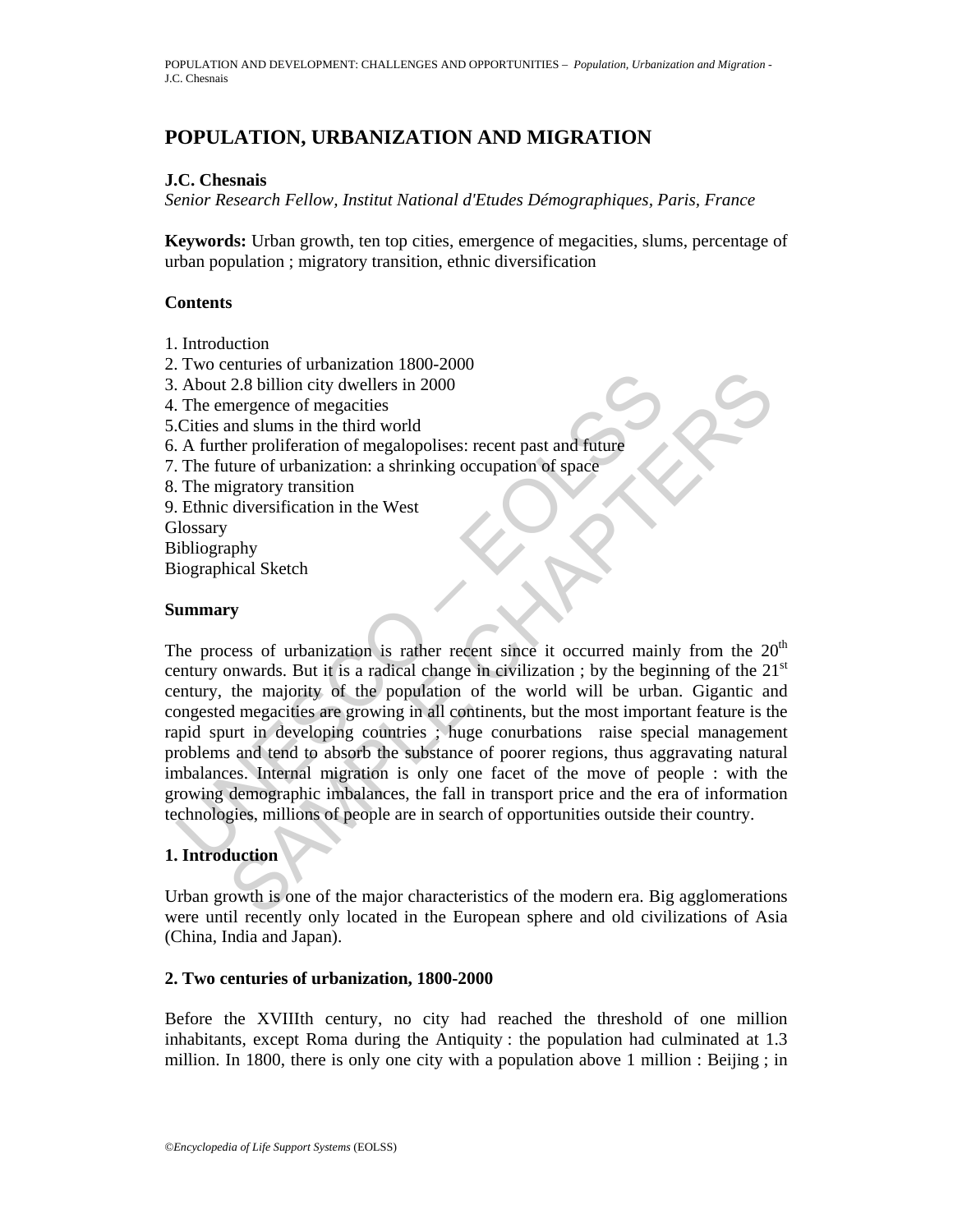|                   | 1800  |              | 1900    |                     | 2000    |
|-------------------|-------|--------------|---------|---------------------|---------|
| 1. Beijing        | 1 100 | London       | 6480    | Tokyo-Yokohama      | 26 400  |
| 2. London         | 861   | New York     | 4 2 4 2 | Mexico              | 17 900  |
| 3. Canton         | 800   | Paris        | 3 3 3 0 | Sao Paolo           | 17 500  |
| 4. Constantinople | 570   | Berlin       | 2 4 2 4 | Bombay              | 17 500  |
| 5. Paris          | 547   | Chicago      | 1717    | New York            | 16 600  |
| 6. Hang-Tcheou    | 500   | Vienna       | 1 662   | Shanghai            | 12 900  |
| 7. Edo            | 492   | Tokyo        | 1497    | Calcutta            | 12 700  |
| 8. Naples         | 430   | Petersbourg  | 1439    | <b>Buenos Aires</b> | 12 400  |
| 9. Sou-Tcheou     | 392   | Philadelphia | 1418    | Rio de Janeiro      | 10 500  |
| 10. Osaka         | 380   | Manchester   | 1 2 5 5 | Seoul               | 9 9 0 0 |

1900, there are fifteen. Table 1 provides the list of the ten largest cities in the world in 1800, and 1900, and 2000, with the corresponding estimated population.

Table 1 : Population of the 10 biggest cities, in thousands inhabitants

 $\frac{9.50u-7 \text{cheou}}{10.0 \text{s} \text{s} \text{A}}$   $\frac{392}{380}$  Philadelphia 1418 Rio de Janeiro<br>
Table 1 : Population of the 10 biggest cities, in thousands inha<br>
1800, the ranking of big cities reflects the demographic hierarchy<br> In 1800, the ranking of big cities reflects the demographic hierarchy. Among the ten most populated cities, four are Chinese (Beijing, Canton, Hang-Tcheou and Sou-Tcheou). After a period of political trouble, China under the Qing dynasty experiences a long period of peace and of demographic expansion. In 1800, Beijing is the first city after Roma (under the peak of the Roman empire) to have exceeded the number of 1 million inhabitants ; Beijing is then number one in the world ; Constantinople had been surpassed and was still in decay. London and Paris are then emerging (second and fifth rank, respectively). But the urban tradition of Japan is manifest in this world ranking, since Edo (Tokyo) begins the 19th century with a popualtion of half a million, close to that of Paris, and Osaka is among the top ten.

10. Tcheou 392 Philadelphia 1418 Rio de Janeiro 10.500<br>
10.500<br>
10.52 Philadelphia 1418 Rio de Janeiro 10.500<br>
17able 1: Population of the 10 biggest cities, in thousands inhabitants<br>
the ranking of big cities reflects the In 1900 , the rise of the European world is clear ; among the 10 top cities, 9 belong to the European sphere, whatever the side of the Atlantic (Europe proper, USA). The four largest metropolitan areas of China (Beijing, Canton, Hang-Tcheou, Sou-Tcheou) have disappeared from the list, thus confirming the decline of the chinese empire. Other regression : that the above-mentioned Constantinople. On the contrary, cities like London or Paris extend at an accelerated speed : their population is multiplied by 7 or 8 between 1800 and 1900. The London metropolitan area has 6.5 million inhabitants, that is more than the total population of countries such as Sweden or Netherlands. The growth of cities like Berlin or New York is even more spectacular. Thus, in 1800, New York, with its 63 000 inhabitants did not have the dimension of a capital city but of a simple borough ; one century later, its population exceeds 4 million. Among the top ten metropolises of the world, only one -Tokyo- is located outside the sphere of European peopling.

By the end of the XXth century, the population of the largest metropolises is close to 20 million inhabitants. Tokyo has still expanded to the point that it has become the most gigantic urban concentration of the earth, with 5 million inhabitants more than New York city. New York, which had for a long time been number one, is now only number four. Whereas in 1900, among the ten largest urban areas only one was outside the European sphere, the present situation is totally reversed, since only one (precisely New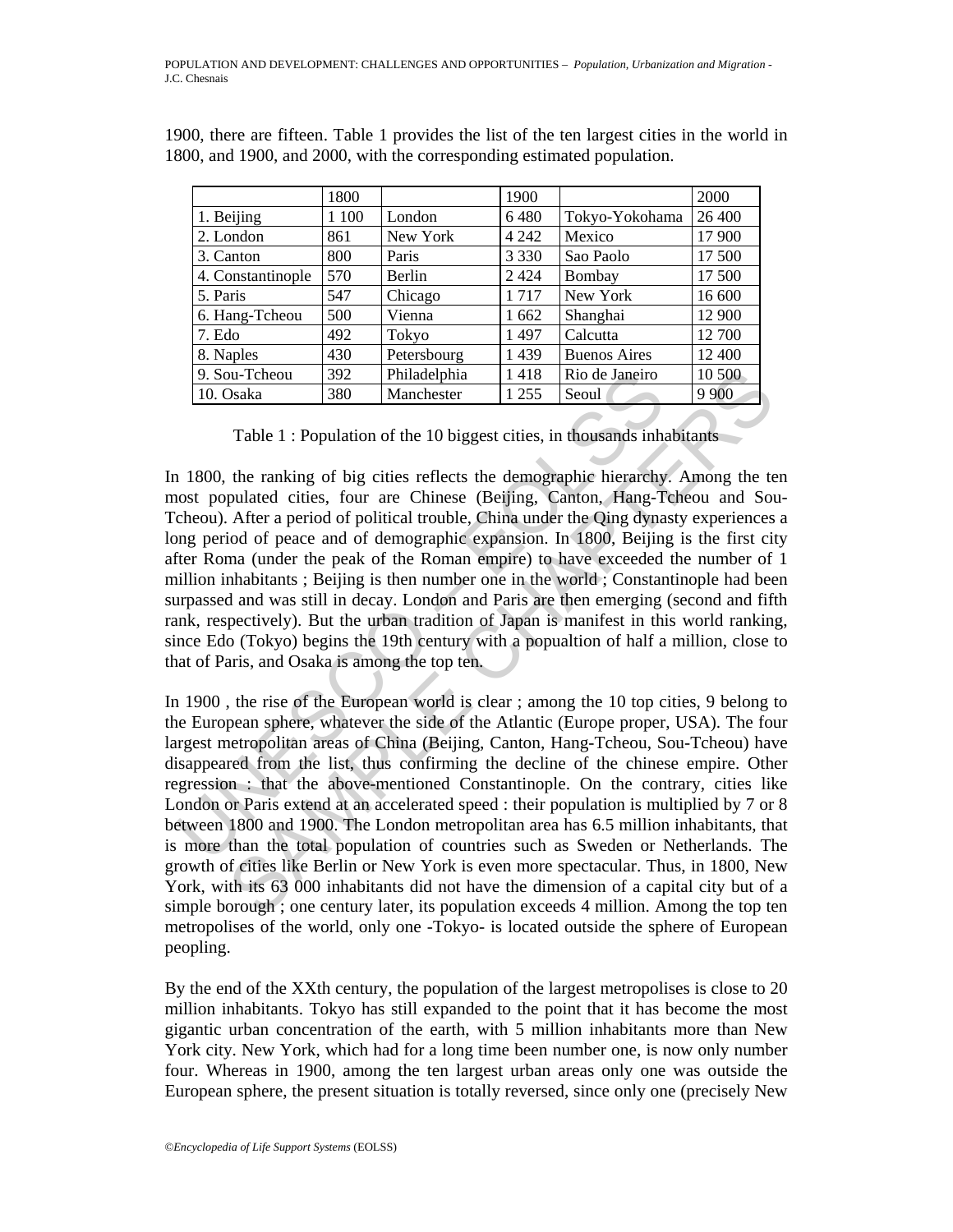York) belongs to the European world. The nine largest agglomerations are either Asian (Tokyo, Shanghaï, Calcutta, Seoul, and Bombay) or Latin American (Mexico, Sao Paolo, Buenos Aires, Rio de Janeiro). Buenos Aires which was still a village at the beginning of the XIXth century was number six by 1998, with a total population of 11 million. However, the most explosive growth is that of Seoul where the population has increased tenfold during the last half-century. Sub-saharan Africa has no urban tradition ; it is only at the very beginning of its catching up process in terms of urbanization.

## **3. About 2.8 billion city dwellers in 2000**

In 1900, only 10 % of the population of the world was living in towns, in 1950, it was 29 % and by 2000, 47 %. The urban population of the world followed an impressive path : 160 million in 1900, 735 million in 1950, 2,8 billion in 2000.

ath: 160 million in 1900, 735 million in 1950, 2,8 billion in 2000.<br>
he urban inflation is a universal phenomenon; it is very rapid in Africation in its usery acceles that of corollate every decade: this is the combination 0 million in 1900, 735 million in 1950, 2,8 billion in 2000.<br>
n inflation is a universal phenomenon; it is very rapid in Africa where the size cities tend to double every decade: this is the combination of the population The urban inflation is a universal phenomenon ; it is very rapid in Africa where the size of certain cities tend to double every decade : this is the combination of the population explosion and of an intense rural outmigration. In 1950, in almost every country of subsaharan Africa, the share of the urban population was below  $25\%$ ; in 1985, this situation was still prevailing in only one third of the countries and seven nations had a majority of city-dwellers. In Latin America, by contrast, urbanization is rather ancient and advanced ; it peaked during the first half of the 20th century ; the urban population is still a minority in very few cases among the poorest countries of Central America and the Caribbeans (Guatemala, Honduras, Haïti). In the most populated countries, the percentage of urban population is similar to that of the developed nations of the West (above 75 %).

The situation in Asia is radically different. In Pakistan, for example, 2/3 of the inhabitants are rural ; in India, China and Indonesia, 3/4 ; in Bangladesh, above 4/5. Rural masses are largely predominant ; the vast majority of people still live in villages. Urban concentrations are limited to a few areas of the Middle East and of the industrial Eastern Asia (Japan, Taïwan, Korea). It seems that high rural densities limit isolation and thus prevent excessive urbanization.

## **4. The emergence of megacities**

The urban-dwellers are gradually more and more concentrated in gigantic agglomerations. In 1900, the number of urban metropolises with at least one million inhabitants was 17 ; nearly all of them were located inside the European world, whether in Europe proper (London, Paris, Berlin), in Russia (St Petersburg, Moscow) ore in the North American offshoot (New York, Chicago, Philadelphia). The only exceptions are a few cases related to an old history of centralism and of light industry, which are characteristic of thousand-year-old Asia with heavy human densities : Tokyo, Beijing, Calcutta.

Half a century after, by 1950, the urban landscape had deeply changed. The largest urban agglomerations are indeed still in the European sphere, but Tokyo has progressed from the  $7<sup>th</sup>$  to the  $4<sup>th</sup>$  position; and the best symbol of the Western decline is the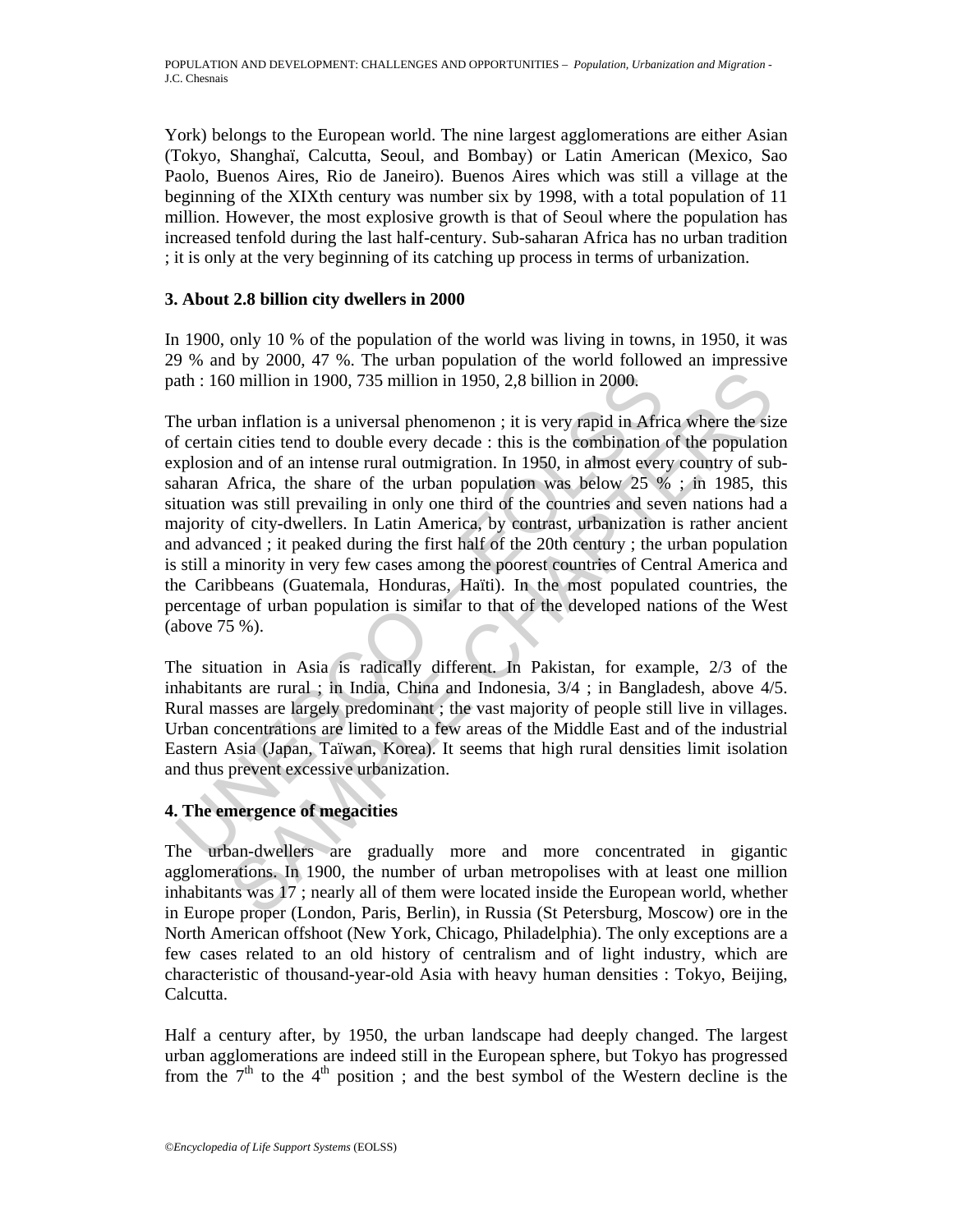relative fall of both Paris from the  $3<sup>d</sup>$  to the 6<sup>th</sup> rank (between Shanghaï and Buenos Aires), and of London : number one in 1900, number eleven in 1990.

### **5. Cities and Slums in the third world**

In Latin America and even more in Africa, where the drift away from the land is sudden, the urban crisis is deep. The pace of urban development is two to three times faster than that of population growth ; urbanization did not follow the speed of urbanization and now there is an aggravating factor : the acceleration of technical progress and of globalization tends from now on to limit the capacity to create enough new jobs, just when the school and university system is pouring millions of graduates on the labor market. Hence, a growing frustration which feeds political instability. Among the 33 agglomerations with more than 5 million in 1990, 22 are in the developing world ; cities of the poorest countries tend to become the largest in the world. Due to its excessive and anarchic growth, this urban pressure implies an explosion of slums and shanty towns, an overloading of infrastructure and an aggravation of social plagues like unemployement, crime, insecurity, drug abuse, etc.

## **6. A further proliferation of megapolises: recent past and future**

mong the 33 agglomerations with more than 5 million in 1990<br>eveloping world; cities of the poorest countries tend to become torld. Due to its excessive and anarchic growth, this urban pres<br>ryplosion of slums and shanky to the 33 agglomerations with more than 5 million in 1990, 22 are in th<br>ng world ; cities of the poorest countries tend to become the largest in the<br>nue to is excessive and anarchic growth, this urban pressure implies<br>and of One of the most striking features of urban growth is the formation of mega-cities, namely in the less developed world. According to the U.N. definition, mega-cities are towns with at least 8 million inhabitants. The growth of big metropolitan areas is a new phenomenon which occurred during the last half century. In 1950, only two cities (New York and London) were in this category ; by 1990, the number of megapolises was 11 : three were located in Latin America (Sao Paolo, Buenos Aires and Rio de Janeiro), two in Northern America (New York and Los Angeles) two in Europe (the same as above : London and Paris) and four in Eastern Asia (Tokyo, Shanghaï, Osaka and Beijing). In 1995, 16 megacities among a world total of 22 are in the less developed countries (twelve in Asia, four in Latin America and, two in Africa : Cairo and Lagos). According to the U.N. population prospects, by the year 2015, the number of mega-cities will have further increased to a total of 33 ; among them, 27 (that is 82 %) will be in the third word and only 6 in the more developed countries ; the vast majority of these megapolises (21 out of 33, that is approximately two thirds) will be in Asia.

However, the meaning of hyper urbanization varies from continent to continent and from country to country ; demographic profile, nature of economic activity, type of housing, quality of infrastructure, rate of growth, history of population differ. For example, the cities of Africa have no past, and they are suddenly flooded with massive and continuous inflows of poor rural migrants (mostly peasants) and also expanding through high natural increase.

Their speed of growth is approximately double the world average, but the context is very fragile. In Eastern Asia, where human densities are extremely high, huge conurbations-sometimes covering very wide areas and incorporating a network of surrounding villages-have appeared, thanks to the improvement in economic conditions. In the Indian sub-continent, megapolises like Bombay, Calcutta, Delhi, Dacca or Karachi tend to expand under the impact of rural poverty and excess fertility. In Latin